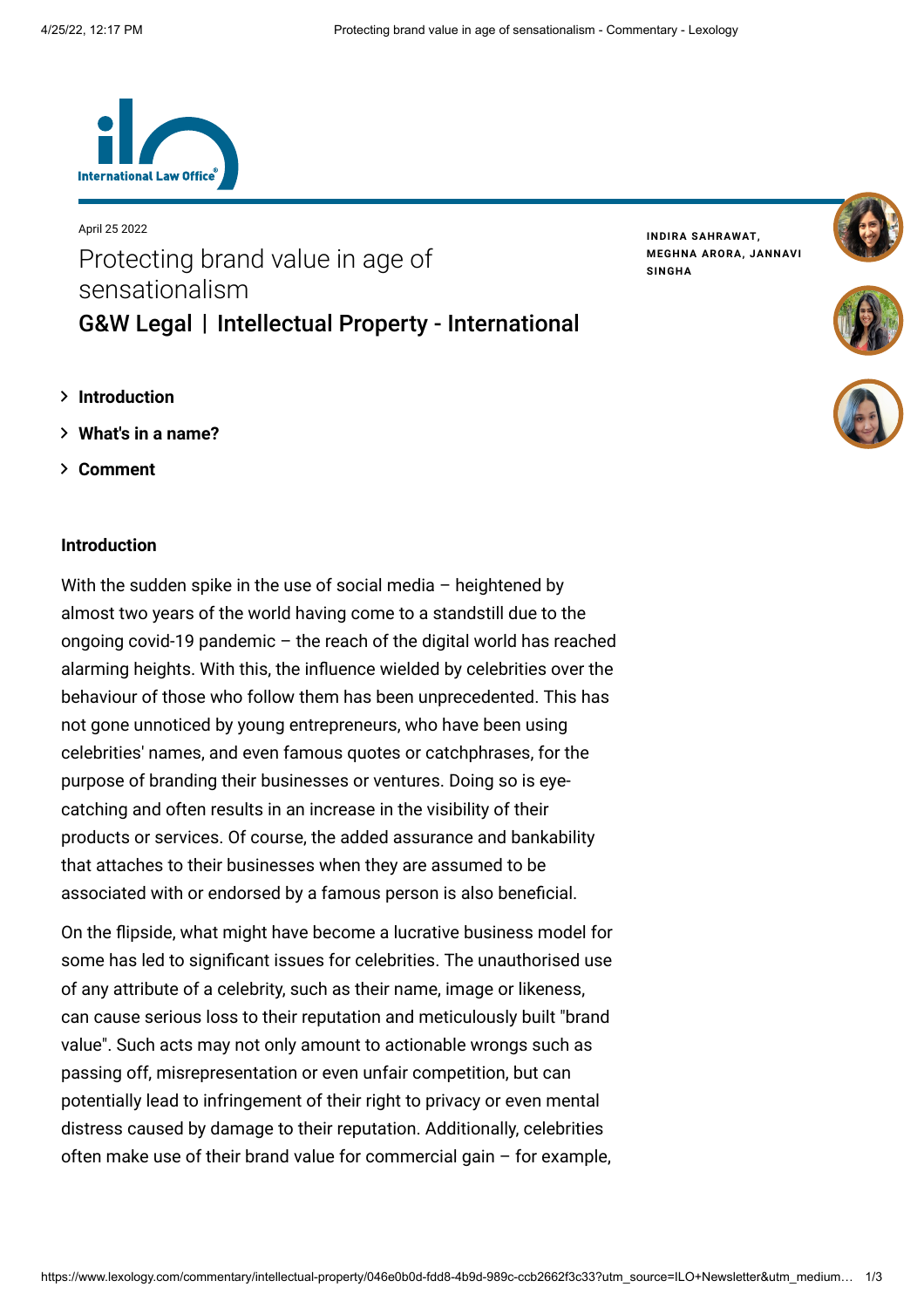through collaborations. This has led to celebrities becoming increasingly protective of their brand and taking appropriate enforcement action against the misuse of their celebrity status.

# <span id="page-1-0"></span>**What's in a name?**

In the case of EUIPO v Messi Cuccittini, **[\(1\)](#page-2-0)** the of the European Court of Justice ruled in favour of footballer Lionel Messi and held that that he had the right to register his name as a trademark considering that he is a notable public figure. This came after Messi had tried to register his name at the EU Intellectual Property Office and his application had been rejected on the basis of an opposition filed by the owner of the prior registered trademark MASSI, in respect of cycling clothes and sportsrelated goods. Similarly, famous theoretical physicist and author, Stephen Hawking registered his name as a trademark in 2015 – one in a long of line celebrities and public personalities including J K Rowling, Usain Bolt and Roger Federer to have sought to have their names or other aspects attributable to their celebrity status trademarked.

There are various reasons behind celebrities acquiring such trademark rights. While one reason could be to prevent others from unfairly profiting from their fame, it has also helped some celebrities to profit off of their own brand value. An example in this vein is Paris Hilton, who made the catchphrase "That's Hot!" famous through her reality show. Given the phrase's rising popularity, Hilton subsequently got the phrase registered as a trademark. The phrase had become so famous that she made it the basis for a lawsuit against Hallmark over the use of the phrase on a greeting card.

The reason that such trademarks can be approved is because they have become so popular that the general public is able to associate the remark or phrase in question with the celebrity who said it instantly. The result of trademarking such catchphrases has yielded huge commercial profits to celebrities – one of the best examples would be how licensing the right to use his trademarked catchphrase "Let's Get Ready to Rumble!" resulted in the famous boxing announcer reportedly Michael Buffer raking in over \$400 million dollars in profit.

#### <span id="page-1-1"></span>**Comment**

Celebrities' names are more susceptible to unauthorised use. This has led to celebrities trying to gain more control over the use of their name, which, in some cases, even adds to their own commercial value.